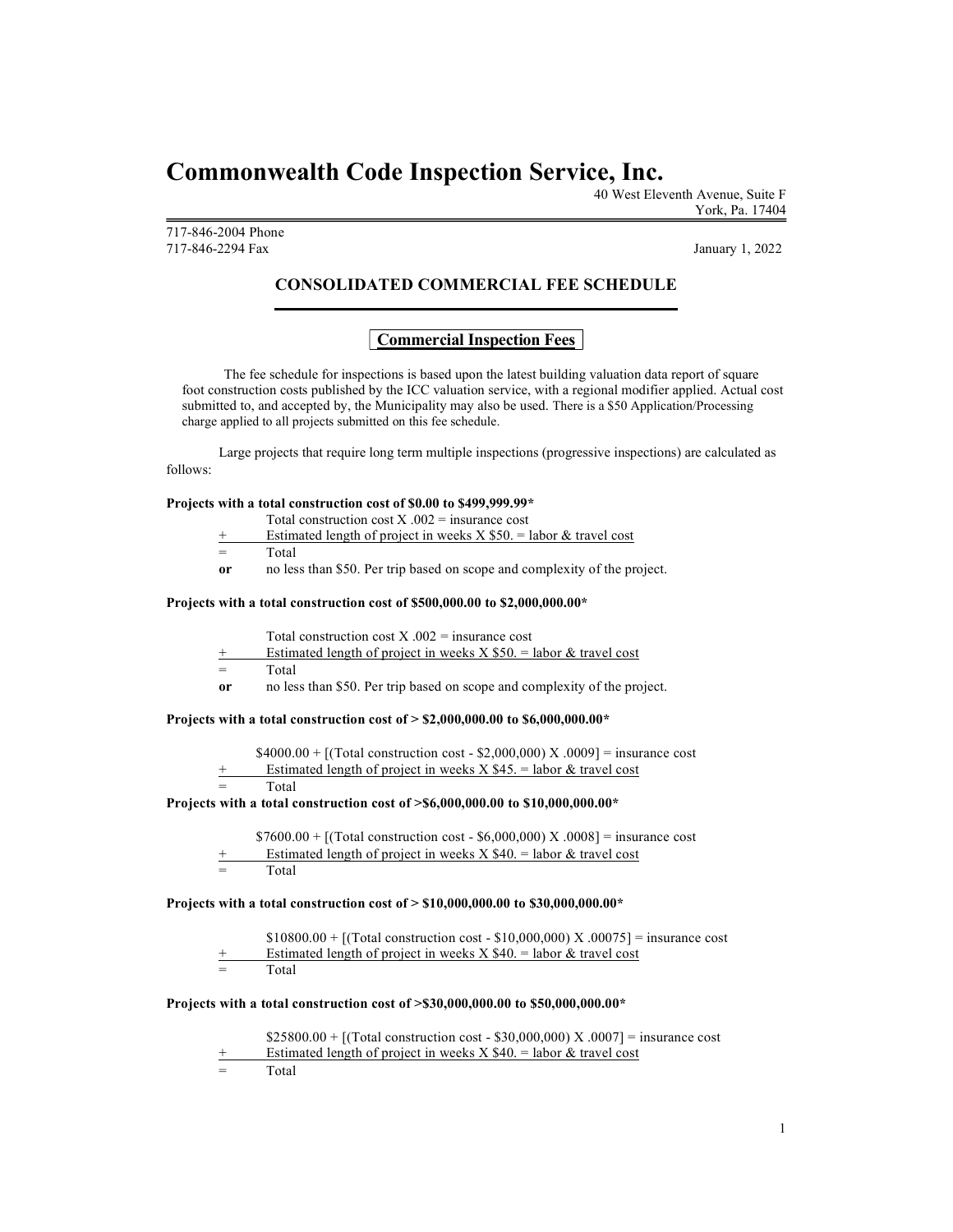#### Projects with a total construction cost of >\$50,000,000.00 to \$100,000,000.00\*

 $$39800.00 + [(Total construction cost - $50,000,000) X .00065] = insurance cost$ Estimated length of project in weeks  $X$  \$40. = labor & travel cost **Total** 

#### Projects with a total construction cost of >\$100,000,000.00 to \$200,000,000.00\*

| \$72300.00 + [(Total construction cost - \$100,000,000) X.0006] = insurance cost |
|----------------------------------------------------------------------------------|
| Estimated length of project in weeks $X$ \$40. = labor & travel cost             |

**Total** 

#### Projects with a total construction cost of >\$200,000,000.00 to \$350,000,000.00\*

 $$132000.00 + [(Total construction cost - $200,000,000) X.00055] = insurance cost$ Estimated length of project in weeks X  $$40. =$  labor & travel cost Total

# Projects with a total construction cost of >\$350,000,000.00 to \$500,000,000.00\*

 $$214500.00 + [(Total construction cost - $350,000,000) X.0005] = insurance cost$ Estimated length of project in weeks  $X$  \$40. = labor & travel cost **Total** 

The inspection fees for Mechanical, Plumbing, Electrical, Energy, Accessibility and Fire Protection are computed at 25 percent of the Building inspection fee for each discipline. Multiple prime contracts will be computed the same as a building inspection fee and combined prime contract fees shall be no less than a single contract fee, distributed on a percentage of total basis.

#### Inspection Fee Example:

| Type of Construction: 2C | Height: 1 story, 12 feet     |
|--------------------------|------------------------------|
| Use Group: B             | Area/Floor: $10,000$ sq. ft. |

| Solution |                                                                           |                |
|----------|---------------------------------------------------------------------------|----------------|
|          | 1 Gross square footage: 1 story X 10,000 square feet                      | 10,000 sq. ft. |
|          | 2 Compute estimated construction value                                    |                |
|          | Type of construction factor                                               | 1.02           |
|          | Gross area modifier                                                       | 67             |
|          | Estimated construction value (30000 $\overline{X}$ 1.02 $\overline{X}$ 67 | \$683,400.00   |
|          | 3 Compute plan review fee                                                 |                |
|          | Building: \$683,400. X .002                                               | \$1,366.80     |
|          | Mechanical, Plumbing, Electrical: (.25 X \$1366.80) X 3                   | \$1,025.10     |
|          | 4 Total inspection fees                                                   | \$2,391.90     |
|          |                                                                           |                |
|          | 5 Commonwealth Discount fee: X .80 (if applicable**)                      | \$1.91         |

\*Pricing schedules assume that the project will not cause an increase in our insurance costs.

\*\*Smaller projects may be calculated at \$100 per inspection category, but no less than \$50 per category. \*\*\*Discounts may be given for warehouses, building shells, or repetitive work at the discretion of the plan review and inspection departments